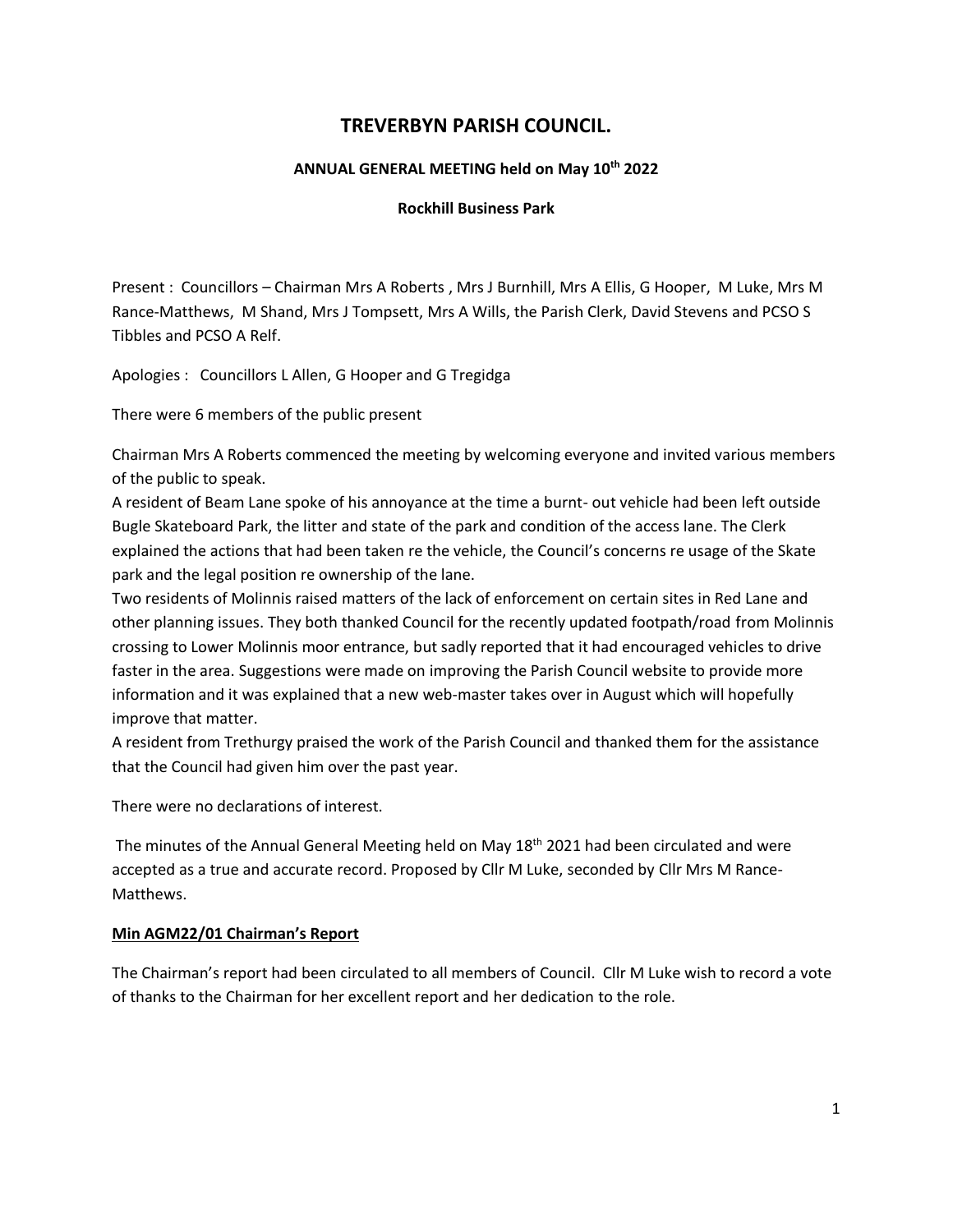## **MinAGM22/02 Police Report**

PCSO S Tibbles presented the annual police report emphasising on certain hotspot issues and that crime had increased by 7.5% during the past year, which was expected following lockdown. He outlined the recent changes in personnel and structure of the neighbourhood team and how the new roles will work. The usual matters of anti-social behaviour in Bugle and Penwithick, off-road bikes and the problem of speeding vehicles continue to be problem areas. He wished to emphasise his opinion that the ideal solution to resolve speeding along the B3274 would be average speed cameras from Carthew to Menacuddle. In answering Councillor's questions he praised the work of the Bugle Youth Club and encouraged one to be re -formed in Penwithick.

## **Min AGM22/03 Financial Report for year ended March 31st 2022 .**

The Clerk had circulated the Income & Expenditure Accounts for the year ended March 31<sup>st</sup>2022 and then gave a breakdown of the figures, answering any relevant questions. It was proposed by Cllr M Luke, seconded by Cllr M Shand that the accounts be adopted and the annual governance statement be accepted with thanks to the Clerk for his continued work. All in favour.

Consideration was then given to applications from various organisations seeking Section 137 funding for the forthcoming Queen's Platinum Jubilee celebrations:

| <b>Bugle Youth Club</b>                 | £350 | Chq no 03516 |
|-----------------------------------------|------|--------------|
| <b>Bugle School</b>                     | £250 | Chq no 03517 |
| <b>Trethurgy Village Hall</b>           | £250 | Chq no 03518 |
| <b>Rescorla Centre</b>                  | £200 | Chq no 03519 |
| <b>Girl Guiding St Austell/Boscoppa</b> | £150 | Chq no 03520 |
| <b>Stenalees Methodist Church</b>       | £50  | Chq no 03521 |

## **Min AGM21/04 Election of Officers and Committee Members**

The Chairman handed over the meeting to the Clerk for the election of Officers:

He commenced with the election of Chairman and Deputy Chairman and there was only one nomination for each position. It was proposed by Cllr M Luke, seconded by Cllr Mrs A Wills that Mrs A Roberts and M Shand be re-elected Chairman and Deputy Chairman. This was agreed by Council.

## **Committee Representation**

**Finance & General Purposes:** Chairman, Deputy Chairman, G Hooper, M Luke and Mrs A Wills

**Planning:** Chairman, L Allen, G Hooper and Mrs A Wills.

**Rights of Way/Footpaths:** Chairman, L Allen, Mrs A Ellis, G Hooper, Mrs M Rance-Matthews and M Shand.